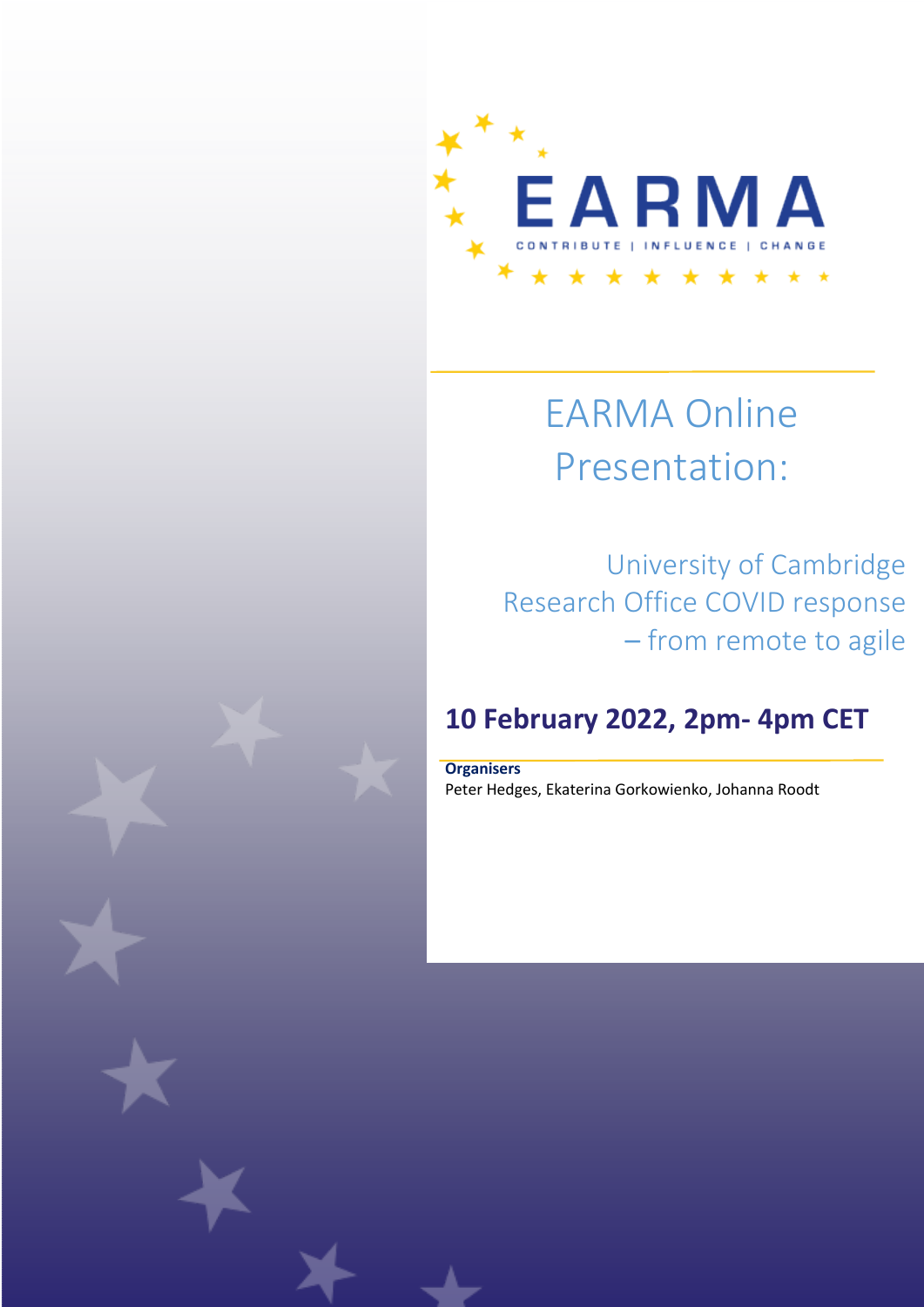#### Agenda of the EARMA Online Presentation:

#### University of Cambridge Research Office COVID response – from remote to agile

In this session, hosted by Cambridge Research Office, we will provide an insight into challenges we have faced and solutions we have introduced to deliver key services to our University in this new virtual world. The session will cover: preparing our staff for a safe return to work in conjunction with implementation of a Hybrid Model of working; communicating effectively and strategically with our academic partners; and the transition from in-person training to delivering a portfolio of online workshops with supporting material accessible online to the whole University.

We do not profess to have all the answers and welcome the opportunity to engage in an open forum discussion after each section, in which we look forward to sharing ideas and solutions from across the sector.

#### **Speaker bios:**



**Ekaterina Gorkowienko** has been a Research Office Training Manager since 2018 specifically appointed to this position as part of Research Transformation project to work on research development training framework. Since then Ekaterina has developed and coordinated training for all major streams within Cambridge Research Office in-person and virtually. Prior to that she gained substantial experience in research administration having worked for the University of Cambridge and Cambridge Assessment. Ekaterina's research interests and work lie with neuro- and psycholinguistics.



**Dr. Heather Booth** has worked as a Senior Project Manager at the Cambridge Research Office since 2019. She has led Business Process Improvement projects including the introduction of e-signatures, automated contracts processes and building SharePoint resources for training and support across the university research community. Prior to this she worked internationally in industry for over 20 years, leading product development for industrial manufacturing in solar, automotive and microelectronics. She holds a DPhil in Laser Physics from the University of Oxford and a MBA.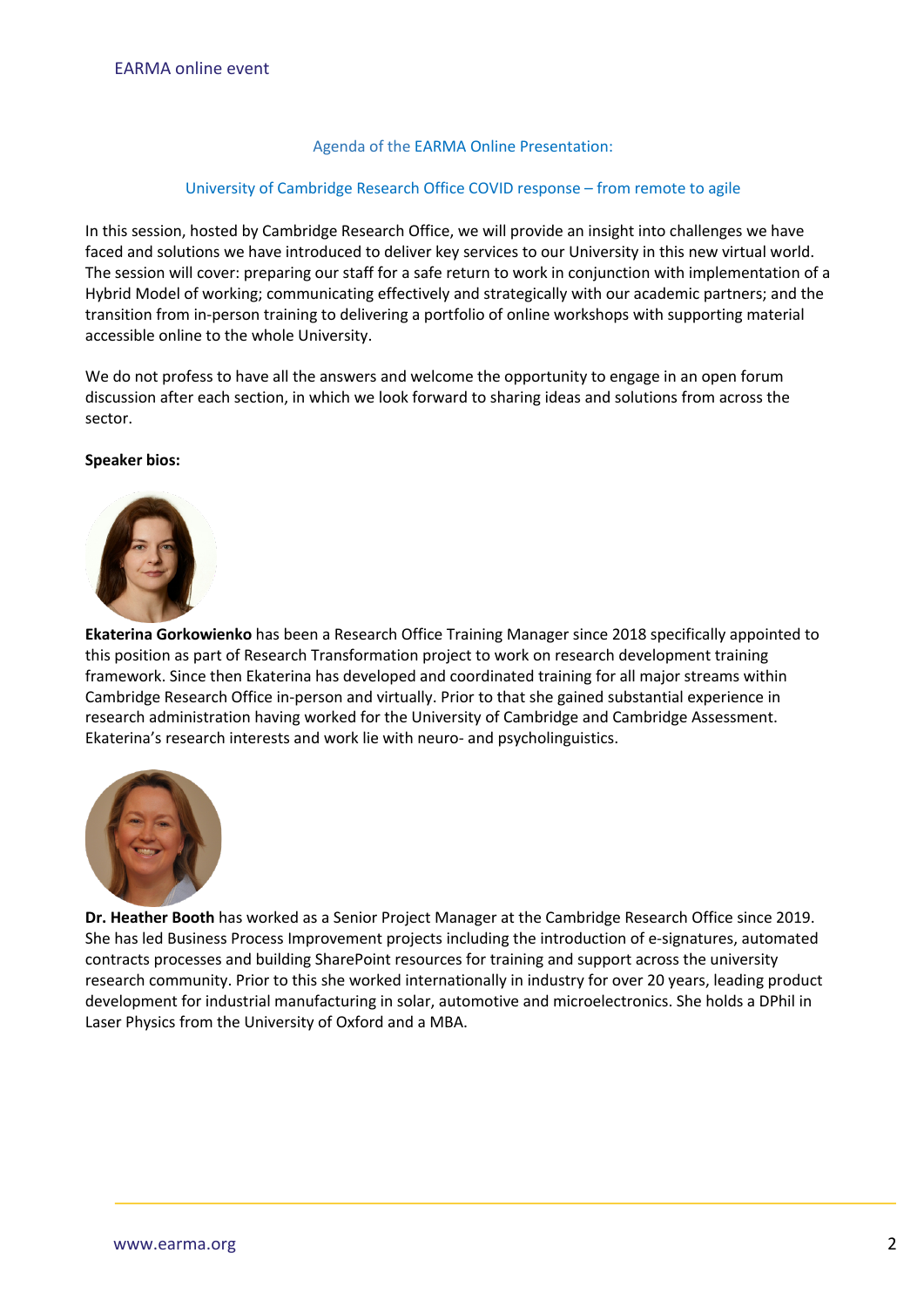### EARMA online event



**Dr Owen Roberson**, Head of Research Information at Cambridge since 2018, led on staff and outputs for the 2021 REF submission for the institution, and works as data lead for the Research Office in this role. Prior to this he was Senior Analyst in the Research Information Office, after completing his PhD in English Literature in 2014. Before his PhD he worked in a number of areas, including finance and defence.



**Dr Peter Hedges** is the Head of the Research Office at the University of Cambridge. The Cambridge Research Office is responsible for the central administration of the research lifecycle at the University and has over 150 staff managing an annual research turnover in excess of £500M. He was previously Director of Research Support Services at the University of Warwick, which he joined in 2008 following a long career in the Engineering and Physical Sciences Research Council (EPSRC), serving in a variety of roles and disciplines. Since joining the higher education sector, Dr Hedges is a regular contributor at research administration professional development training events and conferences and has a particular interest in research information management and research governance issues and is a member of the UK Research Integrity Office (UKRIO) Advisory Board.



**Lisa Christie**, Operations Manager for the Cambridge Research Office since 2017, leads on people, financial and physical resource management across the department. Lisa is currently leading the programme of supporting a return of staff to the workplace and transitioning to hybrid ways of working. Prior to this she worked in other operational roles within the finance sector.

**Date**: 10 Feb 2022, 2pm- 4pm CET **Place**: Online via zoom

#### **Agenda (Time Zone: CET, Brussels time)**

| 14:00 - 14:05 <b>Welcome</b> from EARMA |
|-----------------------------------------|
| Speaker:                                |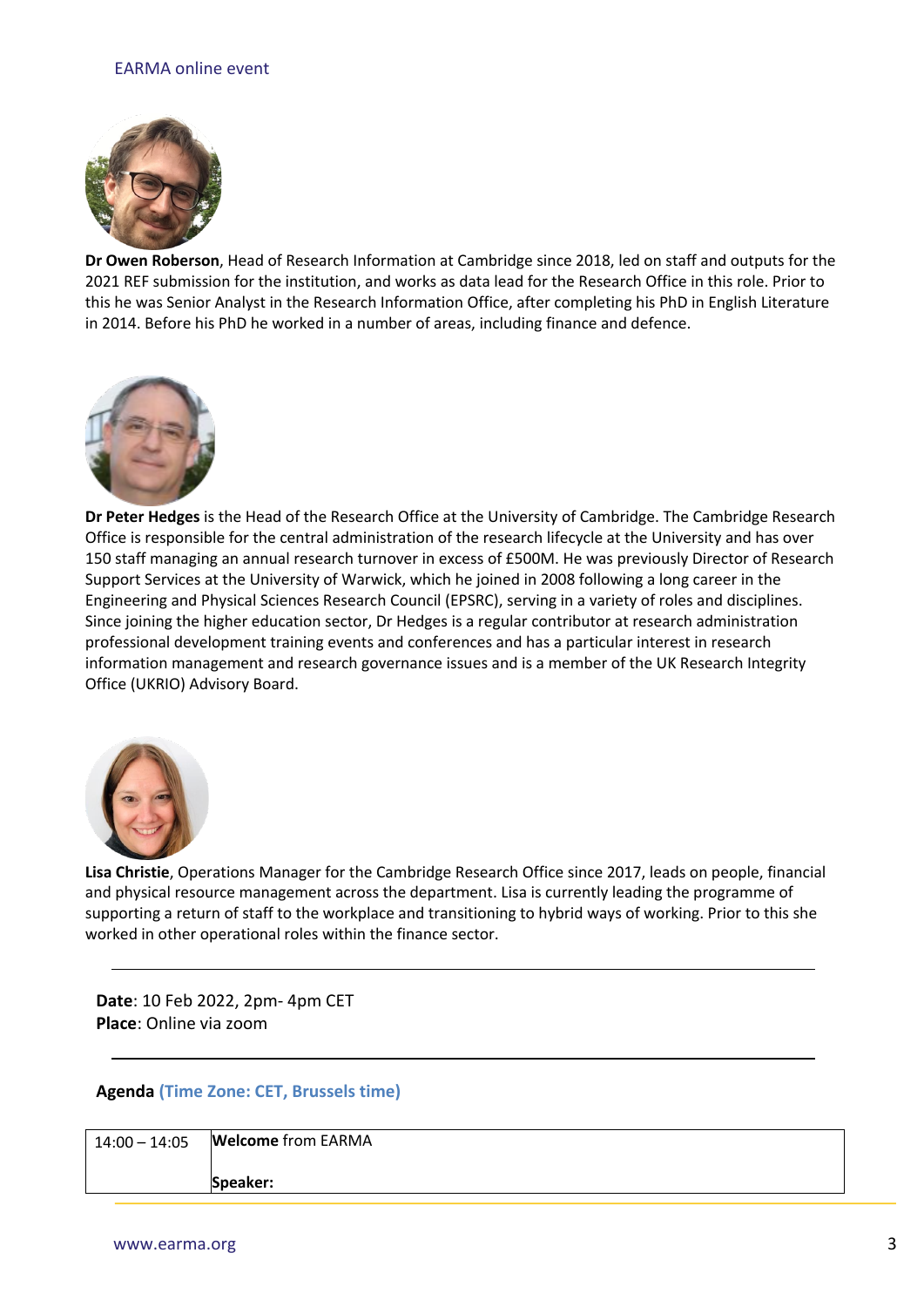|                 | Johanna Roodt, Events & Community Officer, EARMA                                                                                                                                                                                                                                                                                                                                                                                                                                                                                                                                                                                                                                                                                              |
|-----------------|-----------------------------------------------------------------------------------------------------------------------------------------------------------------------------------------------------------------------------------------------------------------------------------------------------------------------------------------------------------------------------------------------------------------------------------------------------------------------------------------------------------------------------------------------------------------------------------------------------------------------------------------------------------------------------------------------------------------------------------------------|
| $14:05 - 14:35$ | Virtual workplace training in Cambridge - challenge or opportunity?                                                                                                                                                                                                                                                                                                                                                                                                                                                                                                                                                                                                                                                                           |
|                 | As for any institution across the globe, one of the key challenges in remote working for the<br>Cambridge Research Office, has become onboarding and training of new staff. In this<br>session, we will share some of the obstacles faced and the digital tools we've employed to<br>maintain our training programmes. We will also present some outcomes of the training<br>process review as well the wider staff development and support projects happening across<br>the University.                                                                                                                                                                                                                                                      |
|                 | <b>Speakers:</b><br>Ekaterina Gorkowienko, Research Office Training Manager, Cambridge Research Office;<br>Dr Heather Booth, Senior Project Manager, Cambridge Research Office                                                                                                                                                                                                                                                                                                                                                                                                                                                                                                                                                                |
| $14:45 - 15:15$ | Using Digital Communication Channels - the Cambridge Experience                                                                                                                                                                                                                                                                                                                                                                                                                                                                                                                                                                                                                                                                               |
|                 | The advent of remote working for many of our colleagues led to an immediate need to<br>collaborate and communicate virtually. In this session, we will discuss the specific<br>examples of using MS Teams to facilitate REF Submission in 2020; the challenges and<br>solutions required to facilitate decision-making in particular and using SharePoint Online to<br>supplement business processes and as a resource bank for use across the University.                                                                                                                                                                                                                                                                                    |
|                 | <b>Speakers:</b><br>Dr Owen Roberson, Head of Research Information, Cambridge Research Office<br>Dr Heather Booth, Senior Project Manager, Cambridge Research Office                                                                                                                                                                                                                                                                                                                                                                                                                                                                                                                                                                          |
| $15:25 - 15:55$ | Hybrid Working: the COVID-safe office and new ways of working                                                                                                                                                                                                                                                                                                                                                                                                                                                                                                                                                                                                                                                                                 |
|                 | There have been many challenges in ensuring that working spaces can be managed as a<br>COVID-safe environment for staff and this has inevitably had a significant impacted on our<br>working practices. It is also widely recognised that the COVID-enforced experiment in en<br>masse remote working has demonstrated that there are many benefits to be gained from<br>allowing staff to work in an agile or hybrid manner but also risks and challenges, for<br>example in maintaining team cohesion. The session will cover both the practical issues and<br>essons learnt from managing the return to the work place and an opportunity to explore<br>the future of agile working and its potential impact on research office practices. |
|                 | <b>Speakers:</b><br>Dr Peter Hedges, Head of University Research Office, University of Cambridge<br>Lisa Christie, Business Operations Manager, Cambridge Research Office                                                                                                                                                                                                                                                                                                                                                                                                                                                                                                                                                                     |